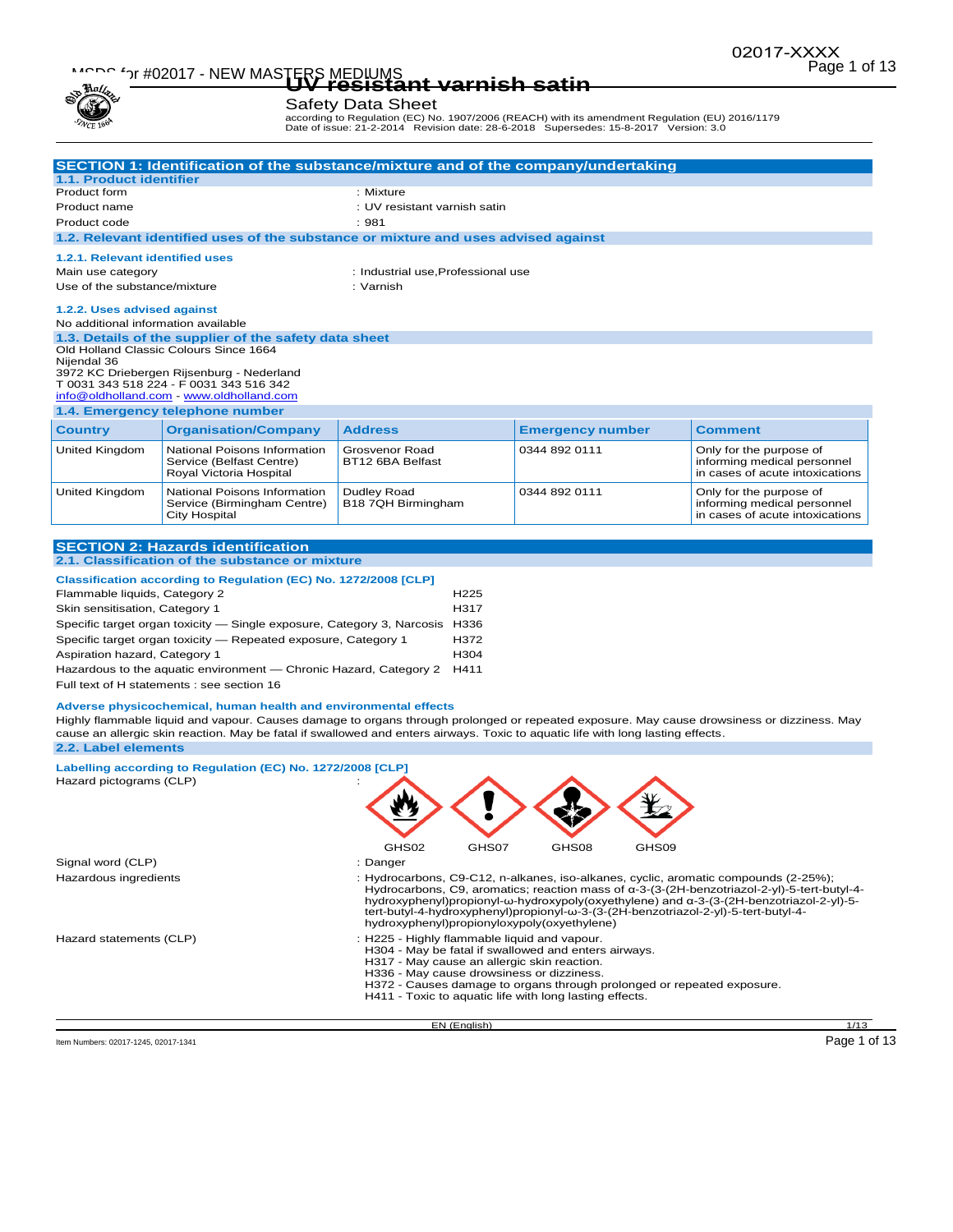# Page 2 of 13 MSDS for #02017 - NEW MASTERS MEDIUMS **UV resistant varnish satin**

### Safety Data Sheet

|  | according to Regulation (EC) No. 1907/2006 (REACH) with its amendment Regulation (EU) 2016/1179 |
|--|-------------------------------------------------------------------------------------------------|

| Precautionary statements (CLP) | : P210 - Keep away from heat, hot surfaces, sparks, open flames and other ignition sources.<br>No smoking.<br>P261 - Avoid breathing vapours, mist, spray.<br>P273 - Avoid release to the environment.<br>P280 - Wear eye protection, protective gloves, In case of inadequate ventilation wear<br>respiratory protection<br>P301+P310+P331 - IF SWALLOWED: Immediately call a doctor, a POISON CENTER. Do<br>NOT induce vomiting.<br>P501 - Dispose of contents and container to hazardous or special waste collection point, in<br>accordance with local, regional, national and/or international regulation. |
|--------------------------------|-----------------------------------------------------------------------------------------------------------------------------------------------------------------------------------------------------------------------------------------------------------------------------------------------------------------------------------------------------------------------------------------------------------------------------------------------------------------------------------------------------------------------------------------------------------------------------------------------------------------|
| EUH-statements                 | : EUH066 - Repeated exposure may cause skin dryness or cracking.                                                                                                                                                                                                                                                                                                                                                                                                                                                                                                                                                |
| 22 Other horseds               |                                                                                                                                                                                                                                                                                                                                                                                                                                                                                                                                                                                                                 |

**2.3. Other hazards** This substance/mixture does not meet the PBT criteria of REACH regulation, annex XIII This substance/mixture does not meet the vPvB criteria of REACH regulation, annex XIII

### **SECTION 3: Composition/information on ingredients**

### **3.1. Substances** Not applicable

| 3.2. Mixtures                                                                                                                                                                                                                                                                                              |                                                                                                                        |                              |                                                                                                                                      |  |  |
|------------------------------------------------------------------------------------------------------------------------------------------------------------------------------------------------------------------------------------------------------------------------------------------------------------|------------------------------------------------------------------------------------------------------------------------|------------------------------|--------------------------------------------------------------------------------------------------------------------------------------|--|--|
| <b>Name</b>                                                                                                                                                                                                                                                                                                | <b>Product identifier</b>                                                                                              | $\frac{9}{6}$                | <b>Classification according to</b><br><b>Regulation (EC) No.</b><br>1272/2008 [CLP]                                                  |  |  |
| Hydrocarbons, C9-C12, n-alkanes, iso-alkanes, cyclic,<br>aromatic compounds (2-25%)                                                                                                                                                                                                                        | (CAS-No.) 64742-82-1<br>(EC-No.) 919-446-0<br>(REACH-no) 01-2119458049-33                                              | < 70                         | Flam. Lig. 3, H226<br>STOT SE 3, H336<br>STOT RE 1, H372<br>Asp. Tox. 1, H304<br>Aquatic Chronic 2, H411                             |  |  |
| Hydrocarbons, C9, aromatics                                                                                                                                                                                                                                                                                | (CAS-No.) 64742-95-6<br>(EC-No.) 918-668-5<br>(REACH-no) 01-2119455851-35                                              | $10 - 20$                    | Flam. Liq. 3, H226<br>STOT SE 3, H336<br>STOT SE 3, H335<br>Asp. Tox. 1, H304<br>Aquatic Chronic 2, H411                             |  |  |
| reaction mass of α-3-(3-(2H-benzotriazol-2-yl)-5-tert-<br>butyl-4-hydroxyphenyl)propionyl-ω-<br>hydroxypoly(oxyethylene) and α-3-(3-(2H-<br>benzotriazol-2-yl)-5-tert-butyl-4-<br>hydroxyphenyl)propionyl-ω-3-(3-(2H-benzotriazol-2-<br>yl)-5-tert-butyl-4-<br>hydroxyphenyl)propionyloxypoly(oxyethylene) | (CAS-No.) 104810-47-1, 104810-48-2<br>(EC-No.) 400-830-7<br>(EC Index-No.) 607-176-00-3<br>(REACH-no) 01-0000015075-76 | $3 - 5$                      | Skin Sens. 1. H317<br>Aquatic Chronic 2, H411                                                                                        |  |  |
| ethanol; ethyl alcohol<br>substance with national workplace exposure limit(s)<br>(GB)                                                                                                                                                                                                                      | (CAS-No.) 64-17-5<br>(EC-No.) 200-578-6<br>(EC Index-No.) 603-002-00-5<br>(REACH-no) 01-2119457610-43                  | $>= 0.1$                     | Flam. Lig. 2, H225                                                                                                                   |  |  |
| acetone; propan-2-one; propanone<br>substance with a Community workplace exposure limit<br>substance with national workplace exposure limit(s)<br>(GB)                                                                                                                                                     | (CAS-No.) 67-64-1<br>(EC-No.) 200-662-2<br>(EC Index-No.) 606-001-00-8<br>(REACH-no) 01-2119471330-49                  | $0.01 - 1$                   | Flam. Lig. 2, H225<br>Eye Irrit. 2, H319<br>STOT SE 3, H336                                                                          |  |  |
| methanol                                                                                                                                                                                                                                                                                                   | (CAS-No.) 67-56-1<br>(EC-No.) 200-659-6<br>(EC Index-No.) 603-001-00-X<br>(REACH-no) 01-2119433307-44                  | $0,01 - 1$                   | Flam. Lig. 2, H225<br>Acute Tox. 3 (Oral), H301<br>Acute Tox. 3 (Dermal), H311<br>Acute Tox. 3 (Inhalation), H331<br>STOT SE 1, H370 |  |  |
| <b>Specific concentration limits:</b>                                                                                                                                                                                                                                                                      |                                                                                                                        |                              |                                                                                                                                      |  |  |
| <b>Name</b>                                                                                                                                                                                                                                                                                                | <b>Product identifier</b>                                                                                              |                              | <b>Specific concentration limits</b>                                                                                                 |  |  |
| methanol                                                                                                                                                                                                                                                                                                   | (CAS-No.) 67-56-1<br>(EC-No.) 200-659-6<br>(EC Index-No.) 603-001-00-X<br>(REACH-no) 01-2119433307-44                  | $(C \ge 10)$ STOT SE 1, H370 | (3 = < C < 10) STOT SE 2, H371                                                                                                       |  |  |

Full text of H-statements: see section 16

21-2-2014 (Version: 1.0) EN (English) 2/13 28-6-2018 (Version: 3.0)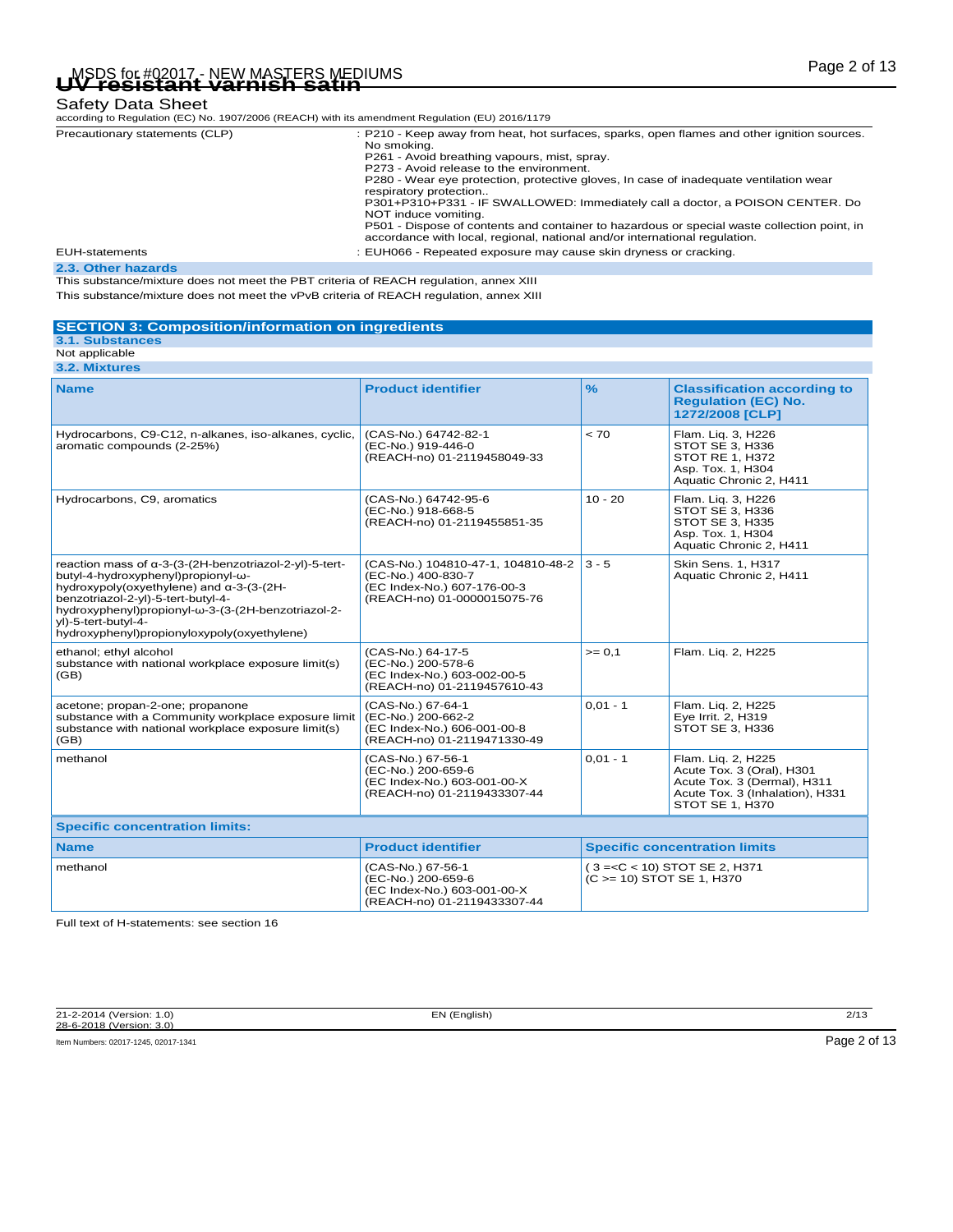### Safety Data Sheet

| according to Regulation (EC) No. 1907/2006 (REACH) with its amendment Regulation (EU) 2016/1179 |                                                                                                                                                                                                                                                                                                                                                                                                                                                                                                |
|-------------------------------------------------------------------------------------------------|------------------------------------------------------------------------------------------------------------------------------------------------------------------------------------------------------------------------------------------------------------------------------------------------------------------------------------------------------------------------------------------------------------------------------------------------------------------------------------------------|
| <b>SECTION 4: First aid measures</b>                                                            |                                                                                                                                                                                                                                                                                                                                                                                                                                                                                                |
| 4.1. Description of first aid measures                                                          |                                                                                                                                                                                                                                                                                                                                                                                                                                                                                                |
| First-aid measures general                                                                      | : Never give anything by mouth to an unconscious person. Do NOT induce vomiting. If<br>medical advice is needed, have product container or label at hand. If on skin, if in eyes, if<br>swallowed, and if inhaled, immediately call a doctor.                                                                                                                                                                                                                                                  |
| First-aid measures after inhalation                                                             | : Remove person to fresh air and keep comfortable for breathing. Call a POISON<br>CENTER/doctor if you feel unwell.                                                                                                                                                                                                                                                                                                                                                                            |
| First-aid measures after skin contact                                                           | : Take off immediately all contaminated clothing. Gently wash with plenty of soap and water.<br>If skin irritation or rash occurs: Get medical advice/attention.                                                                                                                                                                                                                                                                                                                               |
| First-aid measures after eye contact                                                            | : Rinse eyes with water as a precaution. Remove contact lenses, if present and easy to do.<br>Continue rinsing. If eye irritation persists: Get medical advice/attention.                                                                                                                                                                                                                                                                                                                      |
| First-aid measures after ingestion                                                              | : Rinse mouth. Do NOT induce vomiting. Immediately call a POISON CENTER/doctor.                                                                                                                                                                                                                                                                                                                                                                                                                |
| 4.2. Most important symptoms and effects, both acute and delayed                                |                                                                                                                                                                                                                                                                                                                                                                                                                                                                                                |
| Symptoms/effects                                                                                | : May cause drowsiness or dizziness.                                                                                                                                                                                                                                                                                                                                                                                                                                                           |
| Symptoms/effects after skin contact                                                             | : May cause an allergic skin reaction. Repeated exposure may cause skin dryness or<br>cracking.                                                                                                                                                                                                                                                                                                                                                                                                |
| Symptoms/effects after ingestion                                                                | : Risk of lung oedema.                                                                                                                                                                                                                                                                                                                                                                                                                                                                         |
| 4.3. Indication of any immediate medical attention and special treatment needed                 |                                                                                                                                                                                                                                                                                                                                                                                                                                                                                                |
| Treat symptomatically.                                                                          |                                                                                                                                                                                                                                                                                                                                                                                                                                                                                                |
| <b>SECTION 5: Firefighting measures</b>                                                         |                                                                                                                                                                                                                                                                                                                                                                                                                                                                                                |
| 5.1. Extinguishing media                                                                        |                                                                                                                                                                                                                                                                                                                                                                                                                                                                                                |
| Suitable extinguishing media                                                                    | : Water spray. Dry powder. Foam. Carbon dioxide. Sand.                                                                                                                                                                                                                                                                                                                                                                                                                                         |
| Unsuitable extinguishing media                                                                  | : Do not use a heavy water stream.                                                                                                                                                                                                                                                                                                                                                                                                                                                             |
| 5.2. Special hazards arising from the substance or mixture                                      |                                                                                                                                                                                                                                                                                                                                                                                                                                                                                                |
| Fire hazard                                                                                     | : Highly flammable liquid and vapour.                                                                                                                                                                                                                                                                                                                                                                                                                                                          |
| Hazardous decomposition products in case of fire                                                | : Toxic fumes may be released.                                                                                                                                                                                                                                                                                                                                                                                                                                                                 |
| 5.3. Advice for firefighters                                                                    |                                                                                                                                                                                                                                                                                                                                                                                                                                                                                                |
| Protection during firefighting                                                                  | : Do not attempt to take action without suitable protective equipment. Self-contained<br>breathing apparatus. Complete protective clothing.                                                                                                                                                                                                                                                                                                                                                    |
| Other information                                                                               | : Prevent fire fighting water from entering the environment.                                                                                                                                                                                                                                                                                                                                                                                                                                   |
| <b>SECTION 6: Accidental release measures</b>                                                   |                                                                                                                                                                                                                                                                                                                                                                                                                                                                                                |
| 6.1. Personal precautions, protective equipment and emergency procedures                        |                                                                                                                                                                                                                                                                                                                                                                                                                                                                                                |
|                                                                                                 |                                                                                                                                                                                                                                                                                                                                                                                                                                                                                                |
| 6.1.1. For non-emergency personnel<br><b>Emergency procedures</b>                               | : Ventilate spillage area. NO open flames, NO sparks, and NO smoking. Do not breathe                                                                                                                                                                                                                                                                                                                                                                                                           |
|                                                                                                 | vapours, mist, spray. Avoid contact with skin and eyes.                                                                                                                                                                                                                                                                                                                                                                                                                                        |
| 6.1.2. For emergency responders                                                                 |                                                                                                                                                                                                                                                                                                                                                                                                                                                                                                |
| Protective equipment                                                                            | Do not attempt to take action without suitable protective equipment. For further information<br>refer to section 8: "Exposure controls/personal protection".                                                                                                                                                                                                                                                                                                                                   |
| <b>6.2. Environmental precautions</b>                                                           |                                                                                                                                                                                                                                                                                                                                                                                                                                                                                                |
| Avoid release to the environment.                                                               |                                                                                                                                                                                                                                                                                                                                                                                                                                                                                                |
| 6.3. Methods and material for containment and cleaning up<br>For containment                    | : Collect spillage.                                                                                                                                                                                                                                                                                                                                                                                                                                                                            |
| Methods for cleaning up                                                                         | : Take up liquid spill into absorbent material. Notify authorities if product enters sewers or                                                                                                                                                                                                                                                                                                                                                                                                 |
| Other information                                                                               | public waters.<br>: Dispose of materials or solid residues at an authorized site.                                                                                                                                                                                                                                                                                                                                                                                                              |
| <b>6.4. Reference to other sections</b>                                                         |                                                                                                                                                                                                                                                                                                                                                                                                                                                                                                |
| 'Disposal considerations".                                                                      | For further information refer to section 8:" Exposure-controls/personal protection". For disposal of contaminated materials refer to section 13:                                                                                                                                                                                                                                                                                                                                               |
| <b>SECTION 7: Handling and storage</b>                                                          |                                                                                                                                                                                                                                                                                                                                                                                                                                                                                                |
| 7.1. Precautions for safe handling                                                              |                                                                                                                                                                                                                                                                                                                                                                                                                                                                                                |
| Precautions for safe handling                                                                   | : Keep away from heat, hot surfaces, sparks, open flames and other ignition sources. No<br>smoking. Ground/bond container and receiving equipment. Use only non-sparking tools.<br>Take precautionary measures against static discharge. Flammable vapours may<br>accumulate in the container. Use explosion-proof equipment. Wear personal protective<br>equipment. Do not breathe vapours, mist, spray. Use only outdoors or in a well-ventilated<br>area. Avoid contact with skin and eyes. |

21-2-2014 (Version: 1.0) EN (English) 3/13

Hygiene measures **Exercise Set and Termin and September 2**: Contaminated work clothing should not be allowed out of the workplace. Wash<br>contaminated clothing before reuse. Do not eat, drink or smoke when using this product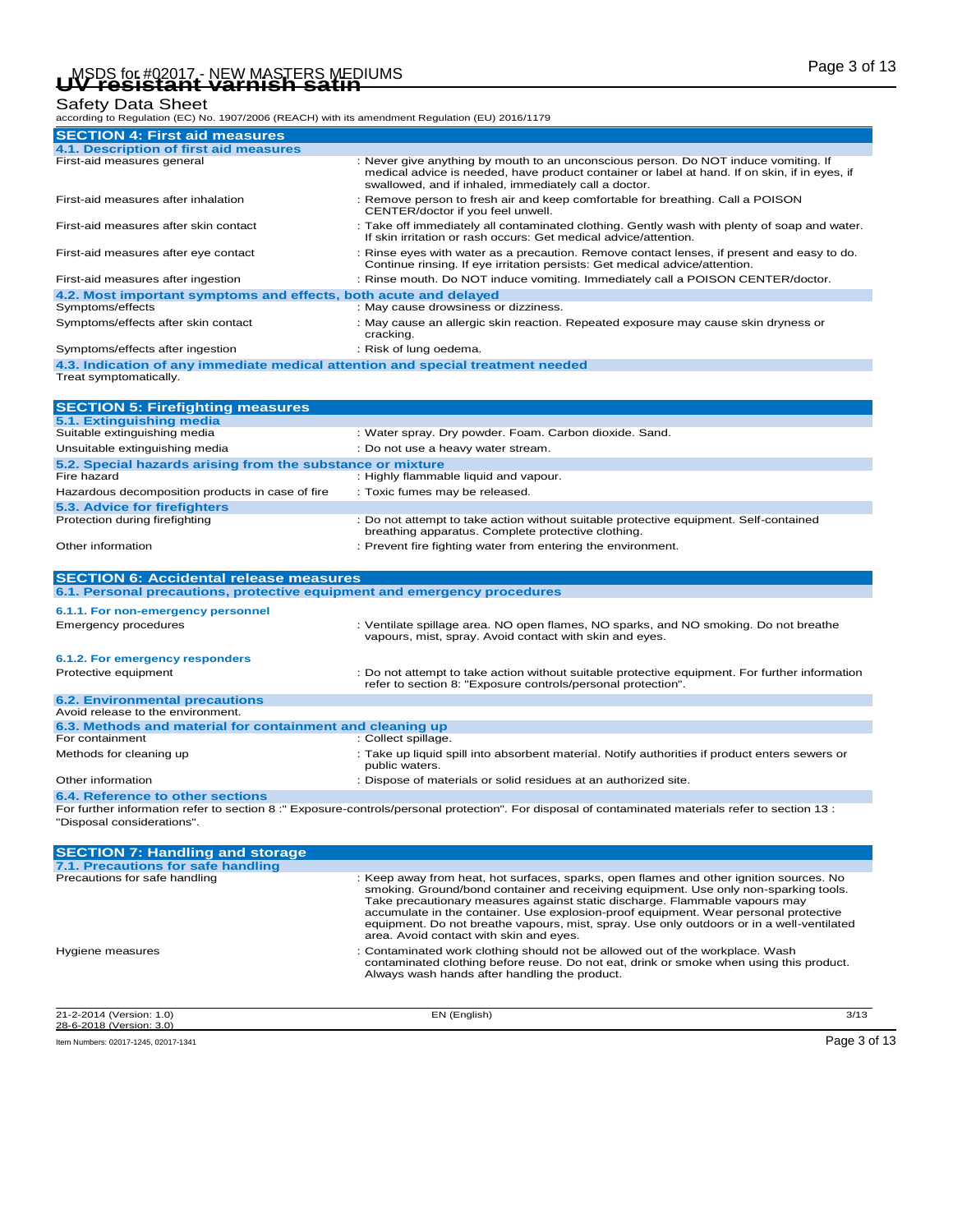# Page 4 of 13 MSDS for #02017 - NEW MASTERS MEDIUMS **UV resistant varnish satin**

| according to Regulation (EC) No. 1907/2006 (REACH) with its amendment Regulation (EU) 2016/1179 |  |
|-------------------------------------------------------------------------------------------------|--|
|-------------------------------------------------------------------------------------------------|--|

| 7.2. Conditions for safe storage, including any incompatibilities |                                                                                                                  |
|-------------------------------------------------------------------|------------------------------------------------------------------------------------------------------------------|
| <b>Technical measures</b>                                         | : Explosion-free electrical equipment and lighting with earth. Ground/bond container and<br>receiving equipment. |
| Storage conditions                                                | : Store in a well-ventilated place. Keep cool. Keep container tightly closed. Store locked up.                   |
| Incompatible products                                             | : Strong bases. Strong acids. Strong oxidation agent.                                                            |
| Heat and ignition sources                                         | : Keep away from heat and direct sunlight. ignition sources.                                                     |
| 7.3. Specific end use(s)                                          |                                                                                                                  |
| No additional information available                               |                                                                                                                  |

#### **SECTION 8: Exposure controls/personal protection 8.1. Control parameters**

| Hydrocarbons, C9-C12, n-alkanes, iso-alkanes, cyclic, aromatic compounds (2-25%) (64742-82-1) |                                 |                               |  |  |
|-----------------------------------------------------------------------------------------------|---------------------------------|-------------------------------|--|--|
| EU                                                                                            | Local name                      | White spirit Type 1           |  |  |
| , EU                                                                                          | IOELV TWA (mg/m <sup>3</sup> )  | $116$ mg/m <sup>3</sup>       |  |  |
| EU                                                                                            | IOELV TWA (ppm)                 | 20 ppm                        |  |  |
| , EU                                                                                          | IOELV STEL (mg/m <sup>3</sup> ) | $290$ mg/m <sup>3</sup>       |  |  |
| EU                                                                                            | IOELV STEL (ppm)                | 50 ppm                        |  |  |
| EU                                                                                            | <b>Notes</b>                    | skin. (Year of adoption 2007) |  |  |
| EU                                                                                            | Regulatory reference            | <b>SCOEL Recommendations</b>  |  |  |

### **acetone; propan-2-one; propanone (67-64-1)** EU Local name Acetone Acetone EU IOELV TWA (mg/m³) 1210 mg/m³ EU IOELV TWA (ppm) 500 ppm EU Regulatory reference COMMISSION DIRECTIVE 2000/39/EC United Kingdom **Acetone Local name** Acetone **Acetone Acetone** United Kingdom **WEL TWA (mg/m<sup>3</sup>)** 1210 mg/m<sup>3</sup> United Kingdom **WEL TWA (ppm)** 500 ppm United Kingdom **WEL STEL (mg/m<sup>3</sup>)** 3620 mg/m<sup>3</sup> United Kingdom **WEL STEL (ppm)** 1500 ppm United Kingdom **Regulatory reference EH40. HSE**

| ethanol; ethyl alcohol (64-17-5) |                              |               |  |  |
|----------------------------------|------------------------------|---------------|--|--|
| United Kingdom                   | Local name                   | Ethanol       |  |  |
| United Kingdom                   | WEL TWA (mg/m <sup>3</sup> ) | 1920 mg/m $3$ |  |  |
| United Kingdom                   | WEL TWA (ppm)                | $1000$ ppm    |  |  |
| United Kingdom                   | Regulatory reference         | EH40, HSE     |  |  |

| methanol (67-56-1)       |                                |              |                                 |      |
|--------------------------|--------------------------------|--------------|---------------------------------|------|
| EU                       | Local name                     |              | Methanol                        |      |
| EU                       | IOELV TWA (mg/m <sup>3</sup> ) |              | $260$ mg/m <sup>3</sup>         |      |
| EU                       | IOELV TWA (ppm)                |              | 200 ppm                         |      |
| EU                       | <b>Notes</b>                   |              | skin                            |      |
| EU                       | Regulatory reference           |              | COMMISSION DIRECTIVE 2006/15/EC |      |
| <b>United Kingdom</b>    | Local name                     |              | Methanol                        |      |
| <b>United Kingdom</b>    | WEL TWA (mg/m <sup>3</sup> )   |              | $266$ mg/m <sup>3</sup>         |      |
| <b>United Kingdom</b>    | WEL TWA (ppm)                  |              | 200 ppm                         |      |
| United Kingdom           | WEL STEL (mg/m <sup>3</sup> )  |              | 333 mg/m $3$                    |      |
| United Kingdom           | WEL STEL (ppm)                 |              | 250 ppm                         |      |
| 21-2-2014 (Version: 1.0) |                                | EN (English) |                                 | 4/13 |

28-6-2018 (Version: 3.0) Item Numbers: 02017-1245, 02017-1341 Page 4 of 13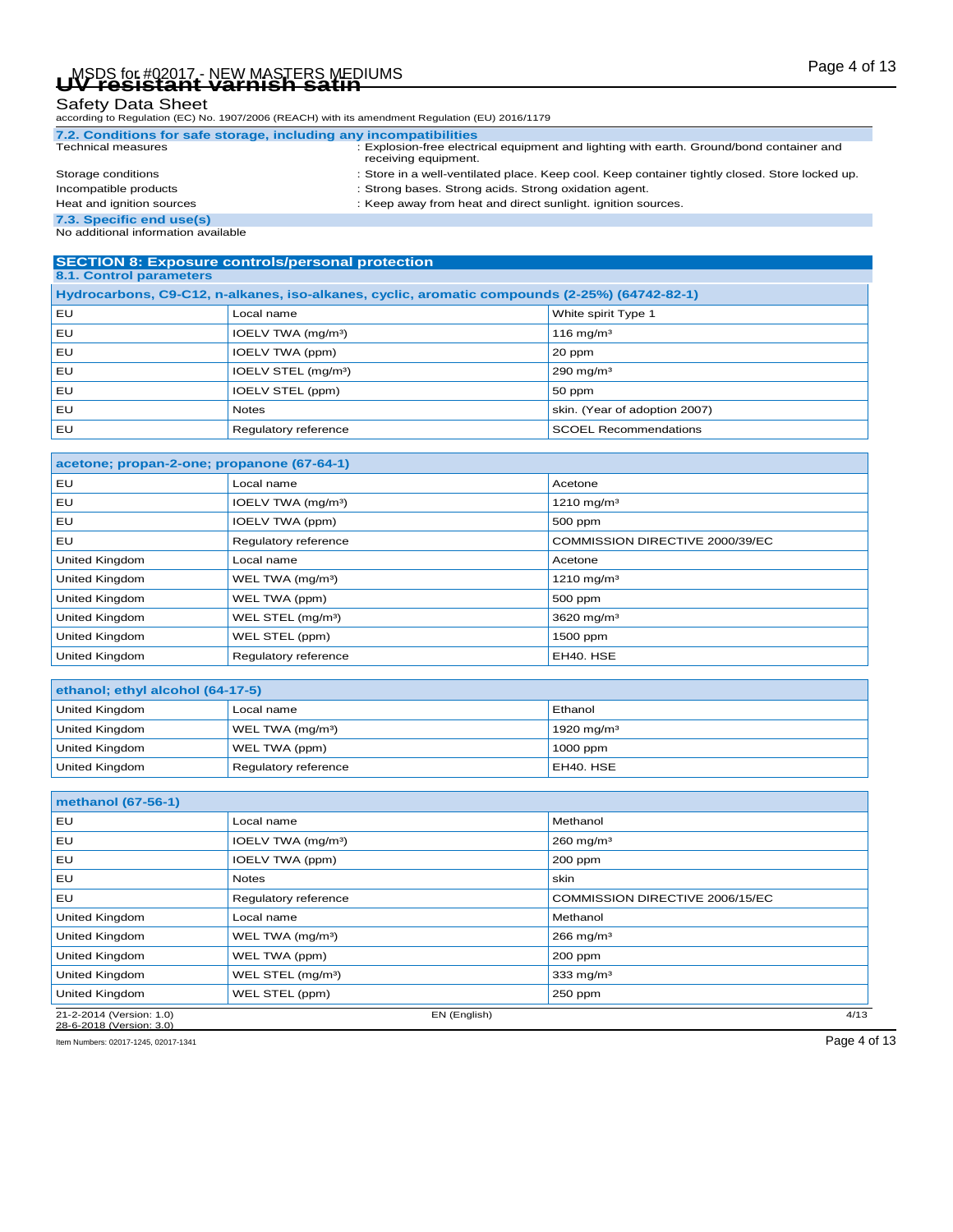# Page 5 of 13 MSDS for #02017 - NEW MASTERS MEDIUMS **UV resistant varnish satin**

### Safety Data Sheet

according to Regulation (EC) No. 1907/2006 (REACH) with its amendment Regulation (EU) 2016/1179

#### **methanol (67-56-1)**

| United Kingdom                                            | Remark (WEL)         | Sk (Can be absorbed through the skin. The assigned<br>substances are those for which there are concerns that<br>dermal absorption will lead to systemic toxicity) |
|-----------------------------------------------------------|----------------------|-------------------------------------------------------------------------------------------------------------------------------------------------------------------|
| United Kingdom                                            | Regulatory reference | EH40. HSE                                                                                                                                                         |
| <b>CONTINUES IN A STRAIGHT AND A STRAIGHT AND INCOME.</b> |                      |                                                                                                                                                                   |

#### **8.2. Exposure controls Appropriate engineering controls:**

Ensure good ventilation of the work station.

#### **Personal protective equipment:**

Gloves. Safety glasses. Insufficient ventilation: wear respiratory protection.

| Hand protection:                                                                                                                                                                                         |                                                     |                                                                                  |                  |  |          |               |  |
|----------------------------------------------------------------------------------------------------------------------------------------------------------------------------------------------------------|-----------------------------------------------------|----------------------------------------------------------------------------------|------------------|--|----------|---------------|--|
| Wear suitable gloves resistant to chemical penetration. Chemical resistant gloves (according to European standard NF EN 374 or equivalent)                                                               |                                                     |                                                                                  |                  |  |          |               |  |
| <b>Type</b>                                                                                                                                                                                              | <b>Material</b>                                     | Thickness (mm)<br><b>Permeation</b><br><b>Penetration</b><br><b>Standard</b>     |                  |  |          |               |  |
| Disposable gloves,<br>Reusable gloves                                                                                                                                                                    | Nitrile rubber (NBR),<br>Polyvinylchloride<br>(PVC) | $6$ ( $>$ 480 minutes)                                                           | ≥0.11            |  |          | <b>EN 374</b> |  |
| Eye protection:                                                                                                                                                                                          |                                                     |                                                                                  |                  |  |          |               |  |
| Safety glasses. EN 166                                                                                                                                                                                   |                                                     |                                                                                  |                  |  |          |               |  |
| Skin and body protection:                                                                                                                                                                                |                                                     |                                                                                  |                  |  |          |               |  |
|                                                                                                                                                                                                          |                                                     | Wear suitable protective clothing. CEN: EN 340; EN 368; EN 369; EN 467. EN 13034 |                  |  |          |               |  |
| <b>Respiratory protection:</b>                                                                                                                                                                           |                                                     |                                                                                  |                  |  |          |               |  |
| No special respiratory protection equipment is recommended under normal conditions of use with adequate ventilation. In case of insufficient<br>ventilation, wear suitable respiratory equipment. EN 143 |                                                     |                                                                                  |                  |  |          |               |  |
| <b>Device</b>                                                                                                                                                                                            | <b>Filter type</b>                                  |                                                                                  | <b>Condition</b> |  | Standard |               |  |
| <b>EN 143</b><br>Type P1<br>Approved respirator<br>Vapour protection, Protection for<br>Liquid particles                                                                                                 |                                                     |                                                                                  |                  |  |          |               |  |

|  | Personal protective equipment symbol(s): |  |
|--|------------------------------------------|--|



#### **Environmental exposure controls:**

Avoid release to the environment.

**Other information:**

Do not eat, drink or smoke when using this product.

| <b>SECTION 9: Physical and chemical properties</b>         |                     |      |
|------------------------------------------------------------|---------------------|------|
| 9.1. Information on basic physical and chemical properties |                     |      |
| <b>Physical state</b>                                      | : Liquid            |      |
| Colour                                                     | : Colourless.       |      |
| Odour                                                      | : characteristic.   |      |
| Odour threshold                                            | : No data available |      |
| рH                                                         | : No data available |      |
| Relative evaporation rate (butylacetate=1)                 | : No data available |      |
| Melting point                                              | : No data available |      |
| Freezing point                                             | : No data available |      |
| Boiling point                                              | : No data available |      |
| Flash point                                                | : No data available |      |
| Auto-ignition temperature                                  | : No data available |      |
| Decomposition temperature                                  | : No data available |      |
| Flammability (solid, gas)                                  | : No data available |      |
| Vapour pressure                                            | : No data available |      |
| 21-2-2014 (Version: 1.0)                                   | EN (English)        | 5/13 |

28-6-2018 (Version: 3.0) Item Numbers: 02017-1245, 02017-1341 Page 5 of 13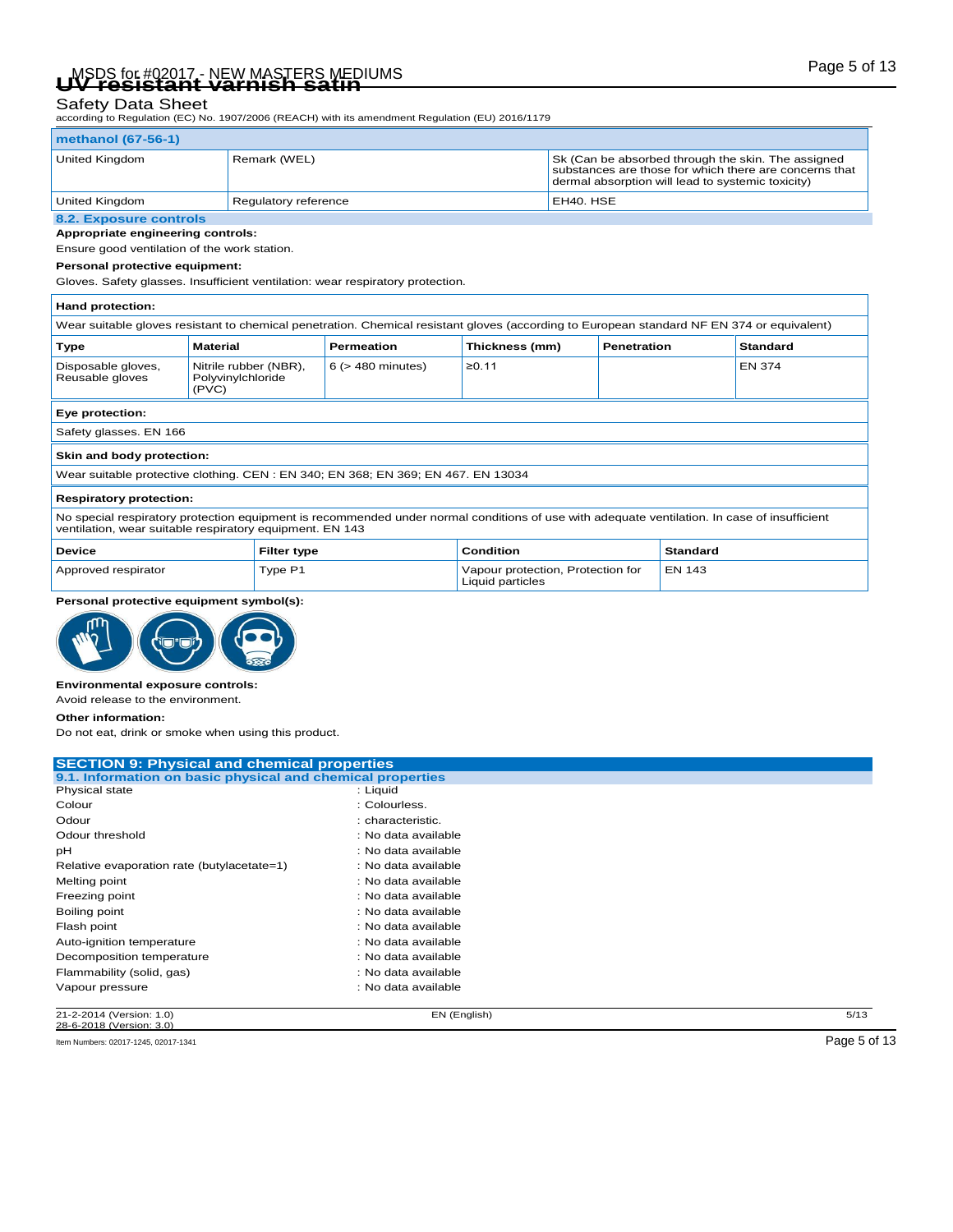# Page 6 of 13 MSDS for #02017 - NEW MASTERS MEDIUMS **UV resistant varnish satin**

### Safety Data Sheet

| according to Regulation (EC) No. 1907/2006 (REACH) with its amendment Regulation (EU) 2016/1179 |
|-------------------------------------------------------------------------------------------------|
|                                                                                                 |

| Relative vapour density at 20 °C    | : No data available |
|-------------------------------------|---------------------|
| Relative density                    | : No data available |
| Solubility                          | : No data available |
| Log Pow                             | : No data available |
| Viscosity, kinematic                | : No data available |
| Viscosity, dynamic                  | : No data available |
| <b>Explosive properties</b>         | : No data available |
| Oxidising properties                | : No data available |
| Explosive limits                    | : No data available |
| 9.2. Other information              |                     |
| No additional information available |                     |

| <b>SECTION 10: Stability and reactivity</b>                                                     |
|-------------------------------------------------------------------------------------------------|
| 10.1. Reactivity                                                                                |
| Highly flammable liquid and vapour.                                                             |
| 10.2. Chemical stability                                                                        |
| Stable under normal conditions.                                                                 |
| 10.3. Possibility of hazardous reactions                                                        |
| No dangerous reactions known under normal conditions of use.                                    |
| 10.4. Conditions to avoid                                                                       |
| Avoid contact with hot surfaces. Heat. No flames, no sparks. Eliminate all sources of ignition. |
| 10.5. Incompatible materials                                                                    |
| Strong bases. Strong acids. Strong oxidation agent.                                             |
| 10.6. Hazardous decomposition products                                                          |
| Combustion generates: Carbon oxides (CO, CO2).                                                  |
|                                                                                                 |
| <b>SECTION 11: Toxicological information</b>                                                    |
| 11.1. Information on toxicological effects                                                      |

| LD50 dermal rat                                                                               | $> 4$ mg/kg      |  |
|-----------------------------------------------------------------------------------------------|------------------|--|
| LD50 oral rat                                                                                 | $>$ 5000 mg/kg   |  |
| Hydrocarbons, C9-C12, n-alkanes, iso-alkanes, cyclic, aromatic compounds (2-25%) (64742-82-1) |                  |  |
| Acute toxicity (inhalation)                                                                   | : Not classified |  |
| Acute toxicity (dermal)                                                                       | : Not classified |  |
| Acute toxicity (oral)                                                                         | : Not classified |  |

| ethanol; ethyl alcohol (64-17-5)        |              |  |
|-----------------------------------------|--------------|--|
| LD50 oral rat                           | 6200 mg/kg   |  |
| LD50 dermal rabbit                      | 20000 mg/kg  |  |
| LC50 inhalation rat (Vapours - mg/l/4h) | 95,6 mg/l/4h |  |

| Hydrocarbons, C9, aromatics (64742-95-6) |                                                                   |
|------------------------------------------|-------------------------------------------------------------------|
| LD50 oral rat                            | 3592 mg/kg                                                        |
| LD50 dermal rabbit                       | > 3160 mg/kg                                                      |
| Skin corrosion/irritation                | : Not classified                                                  |
| Serious eye damage/irritation            | : Not classified                                                  |
| Respiratory or skin sensitisation        | : May cause an allergic skin reaction.                            |
| Germ cell mutagenicity                   | : Not classified                                                  |
| Carcinogenicity                          | : Not classified                                                  |
| Reproductive toxicity                    | : Not classified                                                  |
| STOT-single exposure                     | : May cause drowsiness or dizziness.                              |
| STOT-repeated exposure                   | : Causes damage to organs through prolonged or repeated exposure. |
| Aspiration hazard                        | : May be fatal if swallowed and enters airways.                   |
| Other information                        | : Risk of aspiration pneumonia.                                   |

21-2-2014 (Version: 1.0) EN (English) 6/13 28-6-2018 (Version: 3.0)

Item Numbers: 02017-1245, 02017-1341 Page 6 of 13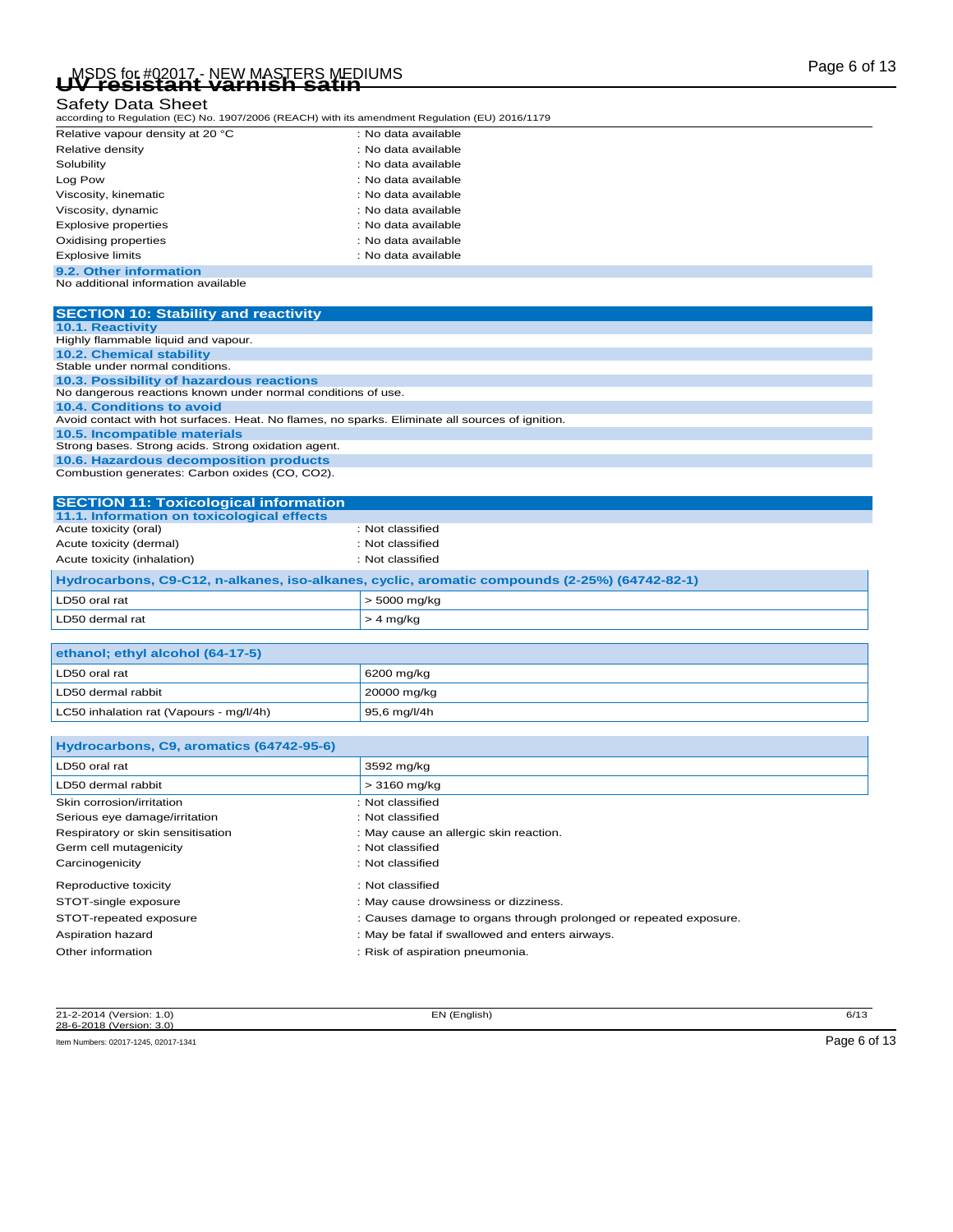# Page 7 of 13 MSDS for #02017 - NEW MASTERS MEDIUMS **UV resistant varnish satin**

### Safety Data Sheet

according to Regulation (EC) No. 1907/2006 (REACH) with its amendment Regulation (EU) 2016/1179

| <b>SECTION 12: Ecological information</b>                                                     |                                                    |  |
|-----------------------------------------------------------------------------------------------|----------------------------------------------------|--|
| 12.1. Toxicity                                                                                |                                                    |  |
| Ecology - general                                                                             | : Toxic to aquatic life with long lasting effects. |  |
| Acute aquatic toxicity                                                                        | : Not classified                                   |  |
| Chronic aquatic toxicity                                                                      | : Toxic to aquatic life with long lasting effects. |  |
| Hydrocarbons, C9-C12, n-alkanes, iso-alkanes, cyclic, aromatic compounds (2-25%) (64742-82-1) |                                                    |  |
| EC50 Daphnia 1                                                                                | 7,8 g/l                                            |  |
| EC50 other aquatic organisms 1                                                                | $3,59$ q/l                                         |  |

| ethanol; ethyl alcohol (64-17-5) |                        |  |
|----------------------------------|------------------------|--|
| LC50 fish 1                      | 8140 mg/l 48 h         |  |
| EC50 Daphnia 1                   | 9268 - 14221 mg/l 48 h |  |
| EC50 Daphnia 2                   | 65 mg/l 72 h           |  |
| ErC50 (algae)                    | 1450 mg/l 8 d          |  |

| Hydrocarbons, C9, aromatics (64742-95-6) |                     |  |
|------------------------------------------|---------------------|--|
| LC50 fish 1                              | $9.2 \text{ mq/l}$  |  |
| EC50 Daphnia 1                           | $3.2 \text{ mq/l}$  |  |
| $Erc50$ (algae)                          | $2,6 - 2,9$ mg/l    |  |
| NOEC chronic fish                        | $1,23 \text{ mg/l}$ |  |

**reaction mass of α-3-(3-(2H-benzotriazol-2-yl)-5-tert-butyl-4-hydroxyphenyl)propionyl-ω-hydroxypoly(oxyethylene) and α-3-(3-(2H-benzotriazol-2-yl)-5-tert-butyl-4-hydroxyphenyl)propionyl-ω-3-(3-(2H-benzotriazol-2-yl)-5-tert-butyl-4 hydroxyphenyl)propionyloxypoly(oxyethylene) (104810-47-1, 104810-48-2)**

| LC50 fish 1                                                                            | $2,8$ mg/l                                 |  |
|----------------------------------------------------------------------------------------|--------------------------------------------|--|
| EC50 Daphnia 1                                                                         | $4 \text{ mg/l}$                           |  |
| ErC50 (algae)                                                                          | $> 9$ mg/l                                 |  |
| 12.2. Persistence and degradability                                                    |                                            |  |
| ethanol; ethyl alcohol (64-17-5)                                                       |                                            |  |
| Biochemical oxygen demand (BOD)                                                        | $0,9 - 1,67$ g O <sub>2</sub> /g substance |  |
| BOD (% of ThOD)                                                                        | 94 % ThOD                                  |  |
| 12.3. Bioaccumulative potential                                                        |                                            |  |
| No additional information available                                                    |                                            |  |
| 12.4. Mobility in soil                                                                 |                                            |  |
| No additional information available                                                    |                                            |  |
| 12.5. Results of PBT and vPvB assessment                                               |                                            |  |
| UV resistant varnish satin                                                             |                                            |  |
| This substance/mixture does not meet the PBT criteria of REACH regulation, annex XIII  |                                            |  |
| This substance/mixture does not meet the vPvB criteria of REACH regulation, annex XIII |                                            |  |
| 12.6. Other adverse effects                                                            |                                            |  |
| No additional information available                                                    |                                            |  |

| <b>SECTION 13: Disposal considerations</b> |                                                                                                                                   |
|--------------------------------------------|-----------------------------------------------------------------------------------------------------------------------------------|
| 13.1. Waste treatment methods              |                                                                                                                                   |
| Waste treatment methods                    | : Dispose of contents/container in accordance with licensed collector's sorting instructions.                                     |
| Additional information                     | : Flammable vapours may accumulate in the container. Handle empty containers with care<br>because residual vapours are flammable. |
| Ecology - waste materials                  | : Avoid release to the environment.                                                                                               |
|                                            |                                                                                                                                   |
|                                            |                                                                                                                                   |

**SECTION 14: Transport information** In accordance with ADR / RID / IMDG / IATA / ADN

| 21-2-2014 (Version: 1.0)             | EN (English) | 7/13         |
|--------------------------------------|--------------|--------------|
| 28-6-2018 (Version: 3.0)             |              |              |
| Item Numbers: 02017-1245, 02017-1341 |              | Page 7 of 13 |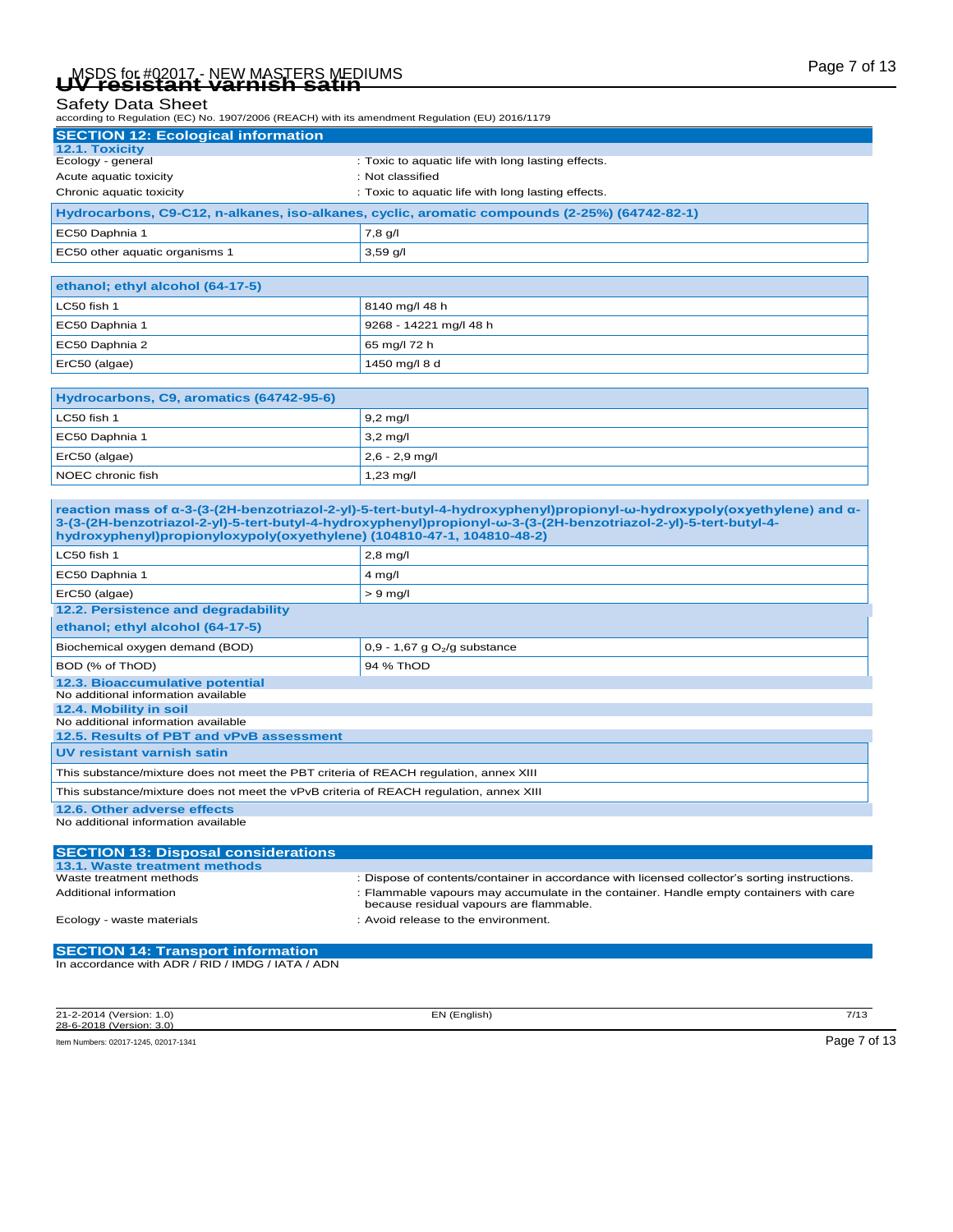# Page 8 of 13 MSDS for #02017 - NEW MASTERS MEDIUMS **UV resistant varnish satin**

Safety Data Sheet<br>according to Regulation (EC) No. 1907/2006 (REACH) with its amendment Regulation (EU) 2016/1179

|                                                                                                                                                                                                                             |                                                                                                                                                                                                        | according to regulation (EO) No. 1907/2000 (REAOH) with its americanemic Regulation (EO) 2010/1179                                                                                 |                                                                                                                                                                                                     |                                                                                                                                                                                                    |
|-----------------------------------------------------------------------------------------------------------------------------------------------------------------------------------------------------------------------------|--------------------------------------------------------------------------------------------------------------------------------------------------------------------------------------------------------|------------------------------------------------------------------------------------------------------------------------------------------------------------------------------------|-----------------------------------------------------------------------------------------------------------------------------------------------------------------------------------------------------|----------------------------------------------------------------------------------------------------------------------------------------------------------------------------------------------------|
| <b>ADR</b>                                                                                                                                                                                                                  | <b>IMDG</b>                                                                                                                                                                                            | <b>IATA</b>                                                                                                                                                                        | <b>ADN</b>                                                                                                                                                                                          | <b>RID</b>                                                                                                                                                                                         |
| 14.1. UN number                                                                                                                                                                                                             |                                                                                                                                                                                                        |                                                                                                                                                                                    |                                                                                                                                                                                                     |                                                                                                                                                                                                    |
| 1263                                                                                                                                                                                                                        | 1263                                                                                                                                                                                                   | 1263                                                                                                                                                                               | 1263                                                                                                                                                                                                | 1263                                                                                                                                                                                               |
| 14.2. UN proper shipping name                                                                                                                                                                                               |                                                                                                                                                                                                        |                                                                                                                                                                                    |                                                                                                                                                                                                     |                                                                                                                                                                                                    |
| PAINT / PAINT RELATED<br>MATERIAL (CONTAINS;<br>Hydrocarbons, C9-C12, n-<br>alkanes, iso-alkanes, cyclic,<br>aromatic compounds (2-<br>$25\%)$                                                                              | <b>PAINT RELATED</b><br>MATERIAL (CONTAINS;<br>Hydrocarbons, C9-C12, n-<br>alkanes, iso-alkanes, cyclic,<br>aromatic compounds (2-<br>$25\%)$                                                          | Paint (CONTAINS;<br>Hydrocarbons, C9-C12, n-<br>alkanes, iso-alkanes, cyclic,<br>aromatic compounds (2-<br>$25\%)$                                                                 | PAINT RELATED<br>MATERIAL (CONTAINS;<br>Hydrocarbons, C9-C12, n-<br>alkanes, iso-alkanes, cyclic,<br>aromatic compounds (2-<br>$25\%)$                                                              | PAINT RELATED<br>MATERIAL (CONTAINS;<br>Hydrocarbons, C9-C12, n-<br>alkanes, iso-alkanes, cyclic,<br>aromatic compounds (2-<br>$25\%)$                                                             |
| <b>Transport document description</b>                                                                                                                                                                                       |                                                                                                                                                                                                        |                                                                                                                                                                                    |                                                                                                                                                                                                     |                                                                                                                                                                                                    |
| UN 1263 PAINT / PAINT<br><b>RELATED MATERIAL</b><br>(CONTAINS:<br>Hydrocarbons, C9-C12, n-<br>alkanes, iso-alkanes, cyclic,<br>aromatic compounds (2-<br>25%)), 3, II, (D/E),<br><b>ENVIRONMENTALLY</b><br><b>HAZARDOUS</b> | UN 1263 PAINT RELATED<br>MATERIAL (CONTAINS;<br>Hydrocarbons, C9-C12, n-<br>alkanes, iso-alkanes, cyclic,<br>aromatic compounds (2-<br>25%)), 3, II, MARINE<br>POLLUTANT/ENVIRONME<br>NTALLY HAZARDOUS | UN 1263 Paint (CONTAINS<br>; Hydrocarbons, C9-C12, n-<br>alkanes, iso-alkanes, cyclic,<br>aromatic compounds (2-<br>$25\%)$ , 3, II,<br><b>ENVIRONMENTALLY</b><br><b>HAZARDOUS</b> | UN 1263 PAINT RELATED<br>MATERIAL (CONTAINS ;<br>Hydrocarbons, C9-C12, n-<br>alkanes, iso-alkanes, cyclic,<br>aromatic compounds (2-<br>25%)), 3, II,<br><b>ENVIRONMENTALLY</b><br><b>HAZARDOUS</b> | UN 1263 PAINT RELATED<br>MATERIAL (CONTAINS;<br>Hydrocarbons, C9-C12, n-<br>alkanes, iso-alkanes, cyclic,<br>aromatic compounds (2-<br>25%)), 3, II,<br><b>ENVIRONMENTALLY</b><br><b>HAZARDOUS</b> |
| 14.3. Transport hazard class(es)                                                                                                                                                                                            |                                                                                                                                                                                                        |                                                                                                                                                                                    |                                                                                                                                                                                                     |                                                                                                                                                                                                    |
| 3                                                                                                                                                                                                                           | 3                                                                                                                                                                                                      | 3                                                                                                                                                                                  | 3                                                                                                                                                                                                   | 3                                                                                                                                                                                                  |
|                                                                                                                                                                                                                             |                                                                                                                                                                                                        |                                                                                                                                                                                    |                                                                                                                                                                                                     |                                                                                                                                                                                                    |
| 14.4. Packing group                                                                                                                                                                                                         |                                                                                                                                                                                                        |                                                                                                                                                                                    |                                                                                                                                                                                                     |                                                                                                                                                                                                    |
| $\mathbf{H}$                                                                                                                                                                                                                | Ш                                                                                                                                                                                                      | Ш                                                                                                                                                                                  | п                                                                                                                                                                                                   | Ш                                                                                                                                                                                                  |
| <b>14.5. Environmental hazards</b>                                                                                                                                                                                          |                                                                                                                                                                                                        |                                                                                                                                                                                    |                                                                                                                                                                                                     |                                                                                                                                                                                                    |
| Dangerous for the<br>environment : Yes                                                                                                                                                                                      | Dangerous for the<br>environment: Yes<br>Marine pollutant: Yes                                                                                                                                         | Dangerous for the<br>environment: Yes                                                                                                                                              | Dangerous for the<br>environment: Yes                                                                                                                                                               | Dangerous for the<br>environment: Yes                                                                                                                                                              |
| No supplementary information available                                                                                                                                                                                      |                                                                                                                                                                                                        |                                                                                                                                                                                    |                                                                                                                                                                                                     |                                                                                                                                                                                                    |
| 14.6. Special precautions for user                                                                                                                                                                                          |                                                                                                                                                                                                        |                                                                                                                                                                                    |                                                                                                                                                                                                     |                                                                                                                                                                                                    |
| <b>Overland transport</b>                                                                                                                                                                                                   |                                                                                                                                                                                                        |                                                                                                                                                                                    |                                                                                                                                                                                                     |                                                                                                                                                                                                    |
| Classification code (ADR)                                                                                                                                                                                                   | $E$ F1                                                                                                                                                                                                 |                                                                                                                                                                                    |                                                                                                                                                                                                     |                                                                                                                                                                                                    |
| Special provisions (ADR)                                                                                                                                                                                                    |                                                                                                                                                                                                        | : 163, 367, 640D, 650                                                                                                                                                              |                                                                                                                                                                                                     |                                                                                                                                                                                                    |
| Limited quantities (ADR)                                                                                                                                                                                                    | : 51                                                                                                                                                                                                   |                                                                                                                                                                                    |                                                                                                                                                                                                     |                                                                                                                                                                                                    |
| Excepted quantities (ADR)                                                                                                                                                                                                   | E2                                                                                                                                                                                                     |                                                                                                                                                                                    |                                                                                                                                                                                                     |                                                                                                                                                                                                    |
| Packing instructions (ADR)<br>: P001, IBC02, R001                                                                                                                                                                           |                                                                                                                                                                                                        |                                                                                                                                                                                    |                                                                                                                                                                                                     |                                                                                                                                                                                                    |
| Special packing provisions (ADR)                                                                                                                                                                                            | $:$ PP1                                                                                                                                                                                                |                                                                                                                                                                                    |                                                                                                                                                                                                     |                                                                                                                                                                                                    |
| Mixed packing provisions (ADR)<br>Portable tank and bulk container instructions<br>(ADR)                                                                                                                                    | : T4                                                                                                                                                                                                   | : MP19                                                                                                                                                                             |                                                                                                                                                                                                     |                                                                                                                                                                                                    |
| Portable tank and bulk container special provisions<br>(ADR)                                                                                                                                                                |                                                                                                                                                                                                        | : TP1, TP8, TP28                                                                                                                                                                   |                                                                                                                                                                                                     |                                                                                                                                                                                                    |
| Tank code (ADR)                                                                                                                                                                                                             |                                                                                                                                                                                                        | $:$ LGBF                                                                                                                                                                           |                                                                                                                                                                                                     |                                                                                                                                                                                                    |
| Vehicle for tank carriage                                                                                                                                                                                                   | : FL                                                                                                                                                                                                   |                                                                                                                                                                                    |                                                                                                                                                                                                     |                                                                                                                                                                                                    |
| Transport category (ADR)                                                                                                                                                                                                    | : 2                                                                                                                                                                                                    |                                                                                                                                                                                    |                                                                                                                                                                                                     |                                                                                                                                                                                                    |
| Special provisions for carriage - Operation (ADR)                                                                                                                                                                           |                                                                                                                                                                                                        | : S2, S20                                                                                                                                                                          |                                                                                                                                                                                                     |                                                                                                                                                                                                    |
| Hazard identification number (Kemler No.)                                                                                                                                                                                   | : 33                                                                                                                                                                                                   |                                                                                                                                                                                    |                                                                                                                                                                                                     |                                                                                                                                                                                                    |
| Orange plates                                                                                                                                                                                                               |                                                                                                                                                                                                        | 33<br>.263                                                                                                                                                                         |                                                                                                                                                                                                     |                                                                                                                                                                                                    |
| Tunnel restriction code (ADR)                                                                                                                                                                                               | : $D/E$                                                                                                                                                                                                |                                                                                                                                                                                    |                                                                                                                                                                                                     |                                                                                                                                                                                                    |
| 21-2-2014 (Version: 1.0)                                                                                                                                                                                                    |                                                                                                                                                                                                        | EN (English)                                                                                                                                                                       |                                                                                                                                                                                                     | 8/13                                                                                                                                                                                               |

28-6-2018 (Version: 3.0) Item Numbers: 02017-1245, 02017-1341 Page 8 of 13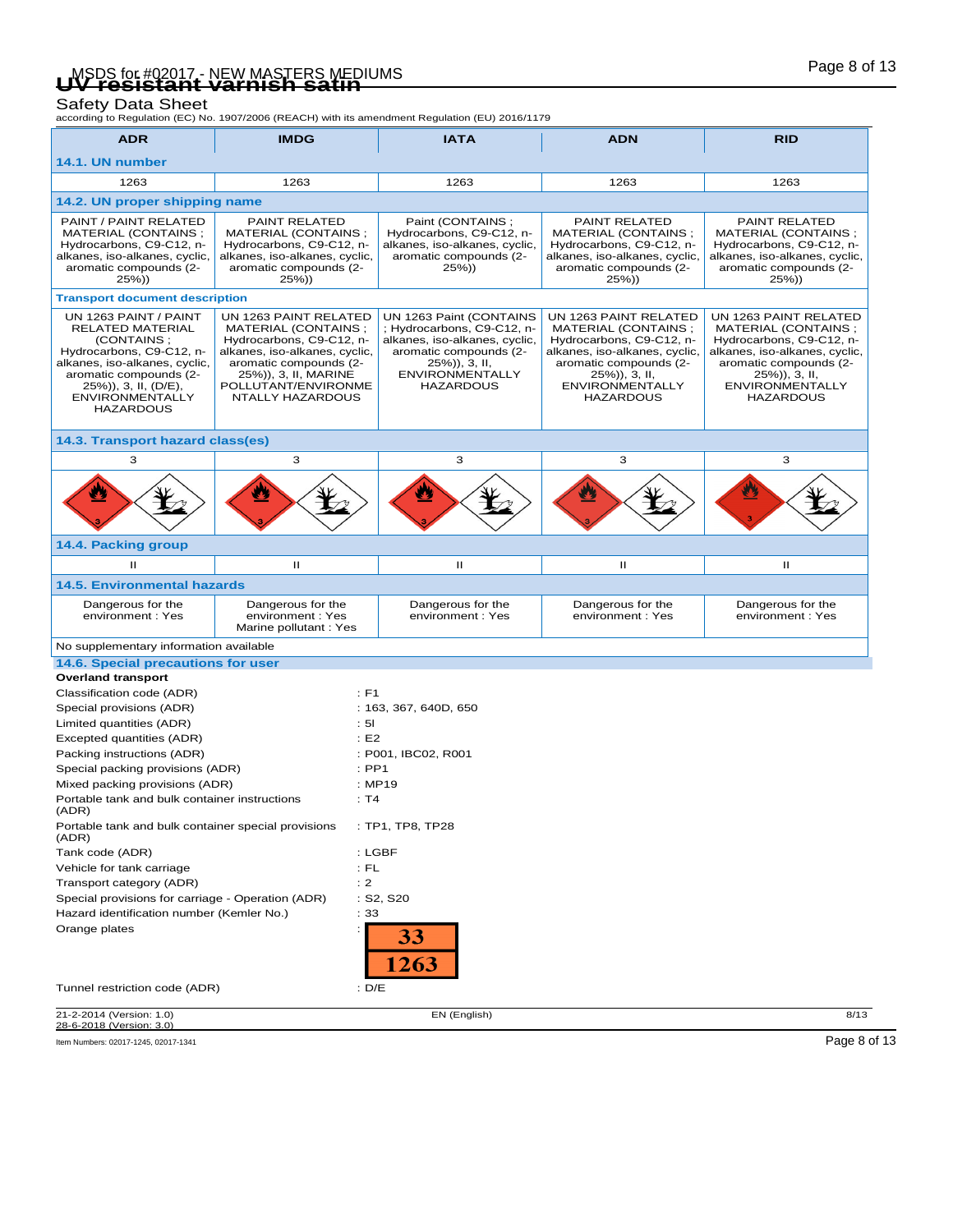# Page 9 of 13 MSDS for #02017 - NEW MASTERS MEDIUMS **UV resistant varnish satin**

### Safety Data Sheet

| according to Regulation (EC) No. 1907/2006 (REACH) with its amendment Regulation (EU) 2016/1179 |                                                                                                      |
|-------------------------------------------------------------------------------------------------|------------------------------------------------------------------------------------------------------|
| EAC code                                                                                        | $: \cdot3YE$                                                                                         |
| <b>Transport by sea</b>                                                                         |                                                                                                      |
| Special provisions (IMDG)                                                                       | : 163, 367                                                                                           |
| Limited quantities (IMDG)                                                                       | : 5L                                                                                                 |
| Excepted quantities (IMDG)                                                                      | E2                                                                                                   |
| Packing instructions (IMDG)                                                                     | : P001                                                                                               |
| Special packing provisions (IMDG)                                                               | $:$ PP1                                                                                              |
| IBC packing instructions (IMDG)                                                                 | : IBCO2                                                                                              |
| Tank instructions (IMDG)                                                                        | : T4                                                                                                 |
| Tank special provisions (IMDG)                                                                  | : TP1, TP8, TP28                                                                                     |
| EmS-No. (Fire)                                                                                  | $:$ F-E                                                                                              |
| EmS-No. (Spillage)                                                                              | $: S-E$                                                                                              |
| Stowage category (IMDG)                                                                         | : B                                                                                                  |
| Properties and observations (IMDG)                                                              | : Miscibility with water depends upon the composition.                                               |
| MFAG-No                                                                                         | : $127;128$                                                                                          |
| Air transport                                                                                   |                                                                                                      |
| PCA Excepted quantities (IATA)                                                                  | E2                                                                                                   |
| PCA Limited quantities (IATA)                                                                   | : Y341                                                                                               |
| PCA limited quantity max net quantity (IATA)                                                    | : 1L                                                                                                 |
| PCA packing instructions (IATA)                                                                 | :353                                                                                                 |
| PCA max net quantity (IATA)                                                                     | : 5L                                                                                                 |
| CAO packing instructions (IATA)                                                                 | :364                                                                                                 |
| CAO max net quantity (IATA)                                                                     | : 60L                                                                                                |
| Special provisions (IATA)                                                                       | : A3, A72, A192                                                                                      |
| ERG code (IATA)                                                                                 | : 3L                                                                                                 |
| Inland waterway transport                                                                       |                                                                                                      |
| Classification code (ADN)                                                                       | $E$ F1                                                                                               |
| Special provisions (ADN)                                                                        | : 163, 367, 640C, 650                                                                                |
| Limited quantities (ADN)                                                                        | : 5L                                                                                                 |
| Excepted quantities (ADN)                                                                       | E2                                                                                                   |
| Equipment required (ADN)                                                                        | : PP, EX, A                                                                                          |
| Ventilation (ADN)                                                                               | $:$ VE01                                                                                             |
| Number of blue cones/lights (ADN)                                                               | : 1                                                                                                  |
| <b>Rail transport</b>                                                                           |                                                                                                      |
| Classification code (RID)                                                                       | $:$ F1                                                                                               |
| Special provisions (RID)                                                                        | : 163, 367, 640C, 650                                                                                |
| Excepted quantities (RID)                                                                       | E2                                                                                                   |
| Packing instructions (RID)                                                                      | : P001                                                                                               |
| Special packing provisions (RID)                                                                | $:$ PP1                                                                                              |
| Mixed packing provisions (RID)                                                                  | : MP19                                                                                               |
| Portable tank and bulk container instructions (RID)                                             | : T4                                                                                                 |
| Portable tank and bulk container special provisions                                             | : TP1, TP8, TP28                                                                                     |
| (RID)<br>Tank codes for RID tanks (RID)                                                         | : L1.5BN                                                                                             |
|                                                                                                 | : 2                                                                                                  |
| Transport category (RID)<br>Colis express (express parcels) (RID)                               | $:$ CE7                                                                                              |
| Hazard identification number (RID)                                                              | : 33                                                                                                 |
| 14.7. Transport in bulk according to Annex II of Marpol and the IBC Code                        |                                                                                                      |
| Not applicable                                                                                  |                                                                                                      |
| <b>SECTION 15: Requlatory information</b>                                                       |                                                                                                      |
| 15.1.1. EU-Regulations                                                                          | 15.1. Safety, health and environmental regulations/legislation specific for the substance or mixture |
| Contains no REACH substances with Annex XVII restrictions                                       |                                                                                                      |
| Contains no substance on the REACH candidate list                                               |                                                                                                      |
| Contains no REACH Annex XIV substances                                                          |                                                                                                      |
| Directive 2012/18/EU (SEVESO III)                                                               |                                                                                                      |

21-2-2014 (Version: 1.0) EN (English) 9/13 28-6-2018 (Version: 3.0)

Item Numbers: 02017-1245, 02017-1341 Page 9 of 13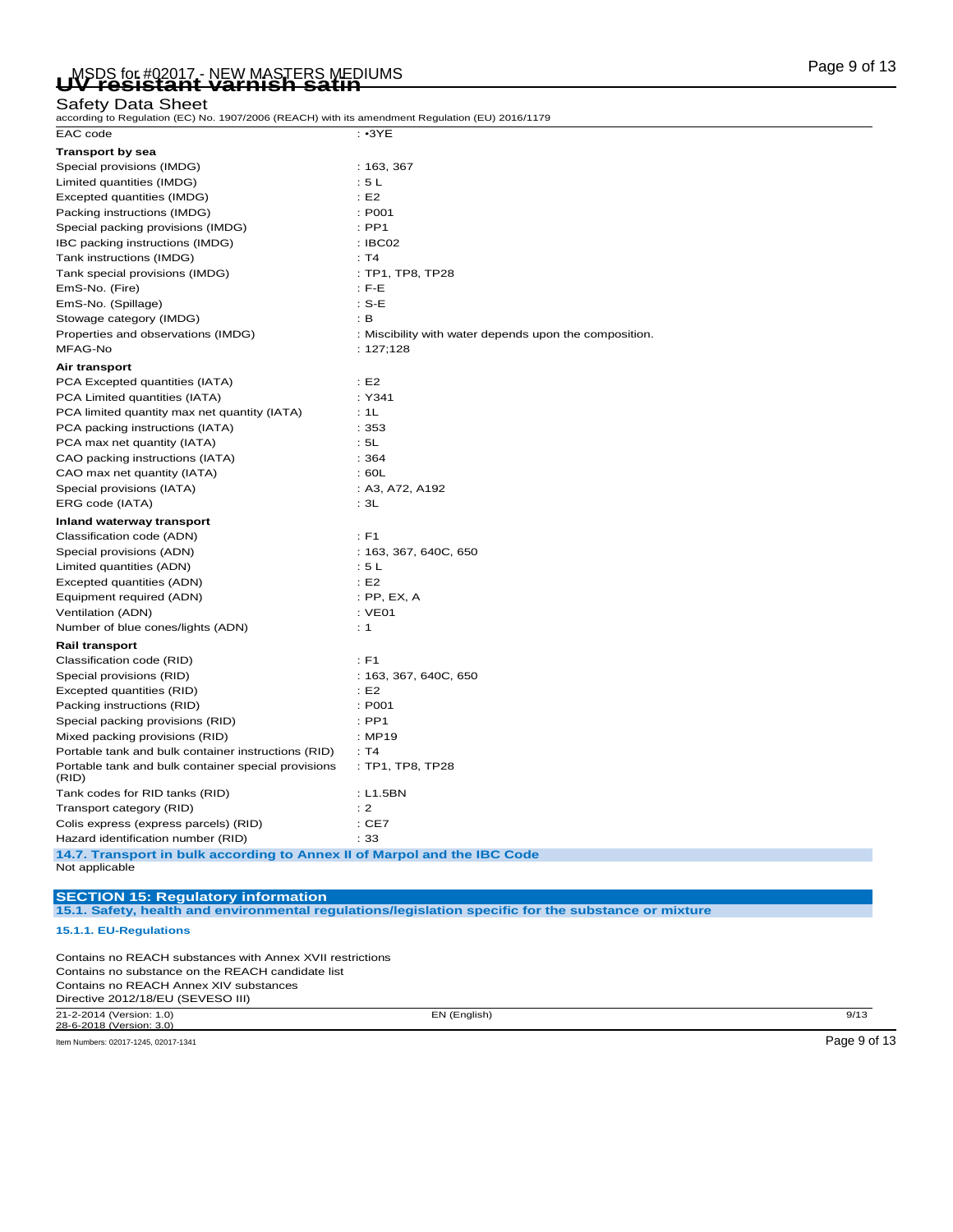# Page 10 of 13 MSDS for #02017 - NEW MASTERS MEDIUMS **UV resistant varnish satin**

Safety Data Sheet<br>according to Regulation (EC) No. 1907/2006 (REACH) with its amendment Regulation (EU) 2016/1179

| Seveso III Part I (Categories of dangerous substances)                                                                                                                                                                                                                                                                                                                     | <b>Qualifying quantity (tonnes)</b> |                   |
|----------------------------------------------------------------------------------------------------------------------------------------------------------------------------------------------------------------------------------------------------------------------------------------------------------------------------------------------------------------------------|-------------------------------------|-------------------|
|                                                                                                                                                                                                                                                                                                                                                                            | <b>Lower-tier</b>                   | <b>Upper-tier</b> |
| <b>P5a FLAMMABLE LIQUIDS</b><br>- Flammable liquids, Category 1, or<br>- Flammable liquids Category 2 or 3 maintained at a temperature above their boiling point, or<br>— Other liquids with a flash point $\leq 60$ °C, maintained at a temperature above their boiling<br>point                                                                                          | 50                                  | 10                |
| <b>P5b FLAMMABLE LIQUIDS</b><br>- Flammable liquids Category 2 or 3 where particular processing conditions, such as high<br>pressure or high temperature, may create major-accident hazards, or<br>— Other liquids with a flash point $\leq 60$ °C where particular processing conditions, such as high<br>pressure or high temperature, may create major-accident hazards | 200                                 | 50                |
| <b>P5c FLAMMABLE LIQUIDS</b><br>Flammable liquids, Categories 2 or 3 not covered by P5a and P5b                                                                                                                                                                                                                                                                            | 50000                               | 5000              |

**15.1.2. National regulations**

No additional information available

**15.2. Chemical safety assessment** No chemical safety assessment has been carried out

| <b>SECTION 16: Other information</b> |                                                                                       |          |                 |  |
|--------------------------------------|---------------------------------------------------------------------------------------|----------|-----------------|--|
| Indication of changes:               |                                                                                       |          |                 |  |
|                                      | Revised safety data sheet in accordance with commission regulation (EU) No 2016/1179. |          |                 |  |
| <b>Section</b>                       | <b>Changed item</b>                                                                   | Change   | <b>Comments</b> |  |
|                                      | Excepted quantities (ADN)                                                             | Modified |                 |  |
|                                      | Number of blue cones/lights<br>(ADN)                                                  | Modified |                 |  |
|                                      | Proper Shipping Name (RID)                                                            | Modified |                 |  |
|                                      | Hazard identification number<br>(RID)                                                 | Modified |                 |  |
|                                      | Colis express (express parcels)<br>(RID)                                              | Modified |                 |  |
|                                      | Transport category (RID)                                                              | Modified |                 |  |
|                                      | Tank codes for RID tanks (RID)                                                        | Modified |                 |  |
|                                      | Portable tank and bulk container<br>special provisions (RID)                          | Modified |                 |  |
|                                      | Portable tank and bulk container<br>instructions (RID)                                | Modified |                 |  |
|                                      | Packing instructions (RID)                                                            | Modified |                 |  |
|                                      | Excepted quantities (RID)                                                             | Modified |                 |  |
|                                      | Special provisions (RID)                                                              | Modified |                 |  |
|                                      | Packing group (RID)                                                                   | Modified |                 |  |
|                                      | CAO max net quantity (IATA)                                                           | Modified |                 |  |
|                                      | CAO packing instructions (IATA)                                                       | Modified |                 |  |
|                                      | PCA max net quantity (IATA)                                                           | Modified |                 |  |
|                                      | PCA packing instructions (IATA)                                                       | Modified |                 |  |
|                                      | PCA limited quantity max net<br>quantity (IATA)                                       | Modified |                 |  |
|                                      | PCA Limited quantities (IATA)                                                         | Modified |                 |  |
|                                      | PCA Excepted quantities (IATA)                                                        | Modified |                 |  |
|                                      | Proper Shipping Name (IMDG)                                                           | Modified |                 |  |
|                                      | Stowage category (IMDG)                                                               | Modified |                 |  |
|                                      | Tank special provisions (IMDG)                                                        | Modified |                 |  |

21-2-2014 (Version: 1.0) EN (English) 10/13 28-6-2018 (Version: 3.0)

Item Numbers: 02017-1245, 02017-1341 Page 10 of 13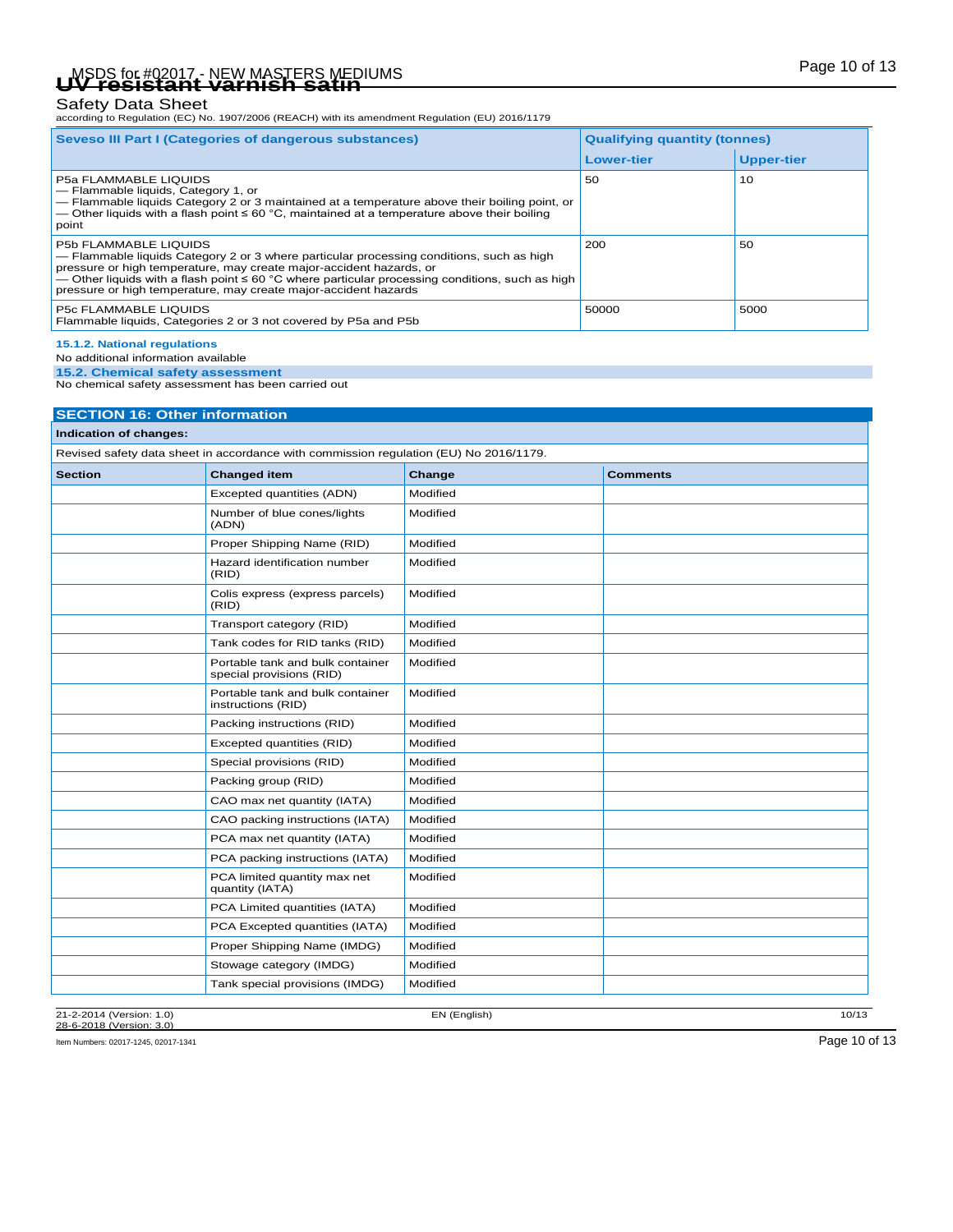# Page 11 of 13 MSDS for #02017 - NEW MASTERS MEDIUMS **UV resistant varnish satin**

### Safety Data Sheet

according to Regulation (EC) No. 1907/2006 (REACH) with its amendment Regulation (EU) 2016/1179

| 21-2-2014 (Version: 1.0)<br>28-6-2018 (Version: 3.0) |                                                                |                                                                              | EN (English)                                                                                    | 11/13 |
|------------------------------------------------------|----------------------------------------------------------------|------------------------------------------------------------------------------|-------------------------------------------------------------------------------------------------|-------|
|                                                      |                                                                |                                                                              | PNEC: Predicted No Effect Concentration (for environment)                                       |       |
| PBT                                                  |                                                                | Persistent Bioaccumulative Toxic                                             |                                                                                                 |       |
|                                                      |                                                                | LD50: Lethal dose, 50 percent                                                |                                                                                                 |       |
|                                                      |                                                                | LC50: Lethal concentration, 50 percent                                       |                                                                                                 |       |
|                                                      |                                                                |                                                                              | IMDG: International Maritime Code for Dangerous Goods                                           |       |
| IATA: International Air Transport Association        |                                                                |                                                                              |                                                                                                 |       |
|                                                      |                                                                | GHS: Globally Harmonized System of Classification and Labelling of Chemicals |                                                                                                 |       |
|                                                      |                                                                | EINECS: European Inventory of Existing Commercial Chemical Substances        |                                                                                                 |       |
|                                                      |                                                                | EC50: Median Effective Concentration (required to induce a 50% effect)       |                                                                                                 |       |
| <b>DNEL</b>                                          |                                                                | Derived-No Effect Level                                                      |                                                                                                 |       |
| <b>CSR: Chemical Safety Report</b>                   |                                                                |                                                                              |                                                                                                 |       |
|                                                      |                                                                | CSA: Chemical Safety Assessment                                              |                                                                                                 |       |
| CMR: Carcinogeen, Mutageen, Reprotoxisch             |                                                                |                                                                              |                                                                                                 |       |
| <b>CLP</b>                                           |                                                                |                                                                              | Classification Labelling Packaging Regulation; Regulation (EC) No 1272/2008                     |       |
| CAS                                                  |                                                                | CAS (Chemical Abstracts Service) number                                      |                                                                                                 |       |
| ATE                                                  |                                                                | <b>Acute Toxicity Estimate</b>                                               |                                                                                                 |       |
| <b>ADR</b>                                           |                                                                |                                                                              | European Agreement concerning the International Carriage of Dangerous Goods by Road             |       |
| Abbreviations and acronyms:                          |                                                                |                                                                              |                                                                                                 |       |
| 14.6                                                 | Hazard identification number<br>(Kemler No.)                   |                                                                              | Modified                                                                                        |       |
| 14.6                                                 | Excepted quantities (ADR)                                      |                                                                              | Modified                                                                                        |       |
| 14.6                                                 |                                                                | Special provisions (ADR)                                                     | Modified                                                                                        |       |
| 14.6                                                 |                                                                | Transport category (ADR)                                                     | Modified                                                                                        |       |
| 14.6                                                 |                                                                | Packing instructions (IMDG)                                                  | Modified                                                                                        |       |
| 14.6                                                 |                                                                | Special provisions (ADN)                                                     | Modified                                                                                        |       |
| 14.4                                                 | Packing group (ADR)                                            |                                                                              | Modified                                                                                        |       |
| 14.4                                                 |                                                                | Packing group (IMDG)                                                         | Modified                                                                                        |       |
| 14.4                                                 | Packing group (IATA)                                           |                                                                              | Modified                                                                                        |       |
| 14.4                                                 | Packing group (ADN)                                            |                                                                              | Modified                                                                                        |       |
| 14.2                                                 |                                                                | Proper Shipping Name (ADR)                                                   | Modified                                                                                        |       |
| 14.2                                                 |                                                                | Proper Shipping Name (ADN)                                                   | Modified                                                                                        |       |
| 2.2                                                  |                                                                | Precautionary statements (CLP)                                               | Modified                                                                                        |       |
| 1.2                                                  |                                                                | Use of the substance/mixture                                                 | Added                                                                                           |       |
| 1.1                                                  | Name                                                           |                                                                              | Added                                                                                           |       |
|                                                      | Supersedes<br><b>Revision date</b>                             |                                                                              | Modified                                                                                        |       |
|                                                      |                                                                | Packing instructions (ADR)                                                   | Modified                                                                                        |       |
|                                                      | instructions (ADR)                                             |                                                                              | Modified                                                                                        |       |
|                                                      |                                                                | special provisions (ADR)<br>Portable tank and bulk container                 | Modified                                                                                        |       |
|                                                      | Operation (ADR)                                                | Portable tank and bulk container                                             | Modified                                                                                        |       |
|                                                      | Special provisions (IMDG)<br>Special provisions for carriage - |                                                                              | Modified<br>Modified                                                                            |       |
|                                                      | Excepted quantities (IMDG)                                     |                                                                              | Modified                                                                                        |       |
|                                                      | IBC packing instructions (IMDG)                                |                                                                              | Modified                                                                                        |       |
|                                                      | Tank instructions (IMDG)                                       |                                                                              | Modified                                                                                        |       |
|                                                      |                                                                |                                                                              | according to Regulation (EC) No. 1907/2006 (REACH) with its amendment Regulation (EU) 2016/1179 |       |

Item Numbers: 02017-1245, 02017-1341 Page 11 of 13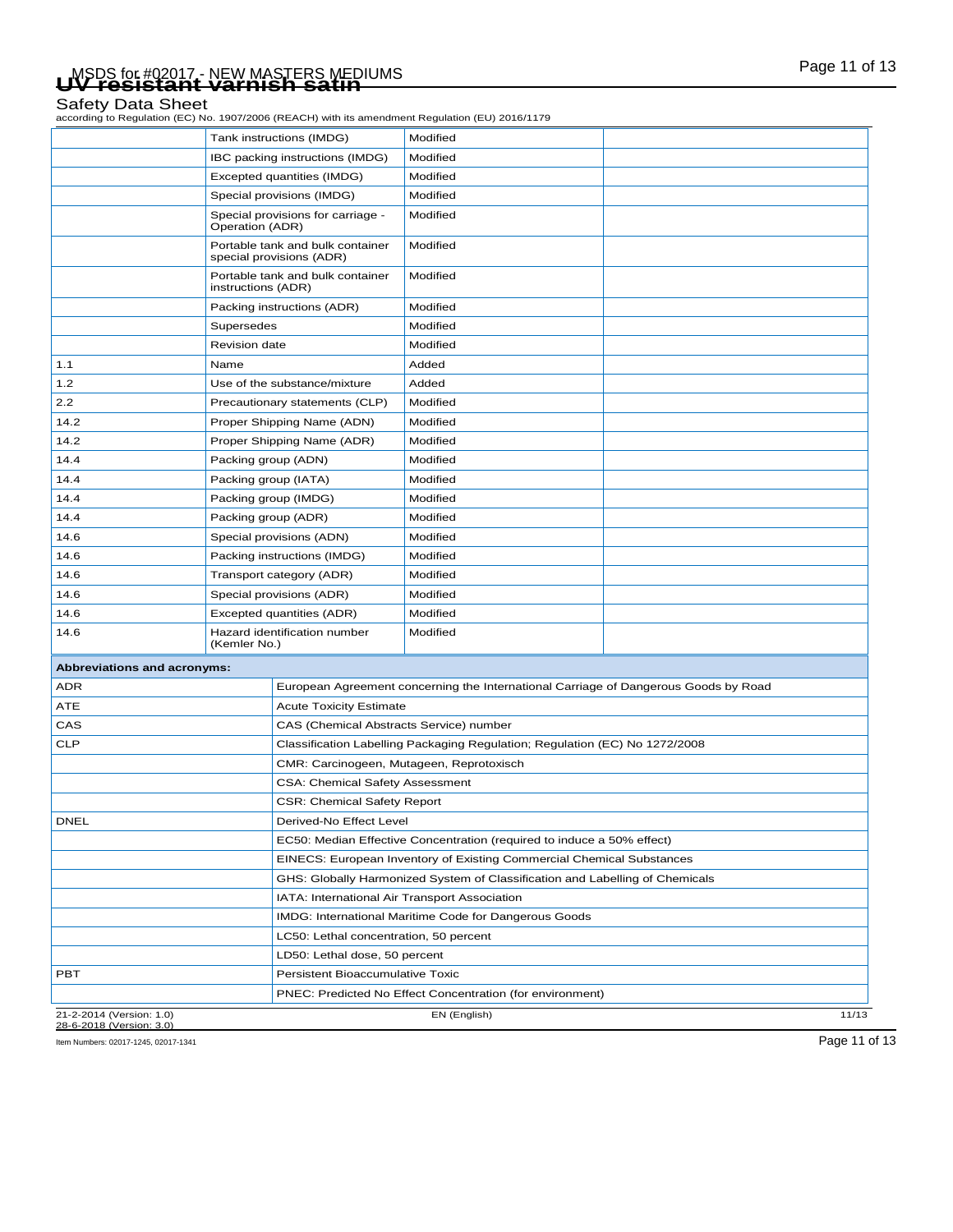# Page 12 of 13 MSDS for #02017 - NEW MASTERS MEDIUMS **UV resistant varnish satin**

Safety Data Sheet<br>according to Regulation (EC) No. 1907/2006 (REACH) with its amendment Regulation (EU) 2016/1179

|                   | REACH: Registration, Evaluation and Authorisation of Chemical substances                                                                                                                                                                                                                                                                                                                                                                                                                                                                                                                                                                                                                                                                                                                                                                                                                                                                                                                                                          |
|-------------------|-----------------------------------------------------------------------------------------------------------------------------------------------------------------------------------------------------------------------------------------------------------------------------------------------------------------------------------------------------------------------------------------------------------------------------------------------------------------------------------------------------------------------------------------------------------------------------------------------------------------------------------------------------------------------------------------------------------------------------------------------------------------------------------------------------------------------------------------------------------------------------------------------------------------------------------------------------------------------------------------------------------------------------------|
|                   | RID: Règlement international concernant le transport des marchandises dangereuses par chemin de fer<br>(Regulations Concerning the International Transport of Dangerous Goods by Rail)                                                                                                                                                                                                                                                                                                                                                                                                                                                                                                                                                                                                                                                                                                                                                                                                                                            |
|                   | SVHC: Substances of Very High Concern                                                                                                                                                                                                                                                                                                                                                                                                                                                                                                                                                                                                                                                                                                                                                                                                                                                                                                                                                                                             |
| <b>vPvB</b>       | Very Persistent and Very Bioaccumulative                                                                                                                                                                                                                                                                                                                                                                                                                                                                                                                                                                                                                                                                                                                                                                                                                                                                                                                                                                                          |
| Data sources      | : according to Regulation (EC) No. 1907/2006 (REACH) with its amendment Regulation (EU) 2016/1179.                                                                                                                                                                                                                                                                                                                                                                                                                                                                                                                                                                                                                                                                                                                                                                                                                                                                                                                                |
| Other information | : REACH Disclaimer:<br>This information is based on current knowledge. Consistency of data in the SDS with CSR is considered,<br>as far as the information is available at the time of compilation (cfr Revision date and Version number).<br>DISCLAIMER OF LIABILITY The information in this SDS was obtained from sources which we believe are<br>reliable. However, the information is provided without any warranty, express or implied, regarding its<br>correctness. The conditions or methods of handling, storage, use or disposal of the product are beyond our<br>control and may be beyond our knowledge. For this and other reasons, we do not assume responsibility<br>and expressly disclaim liability for loss, damage or expense arising out of or in any way connected with the<br>handling, storage, use or disposal of the product. This SDS was prepared and is to be used only for this<br>product. If the product is used as a component in another product, this SDS information may not be<br>applicable. |

| Full text of H- and EUH-statements: |                                                                 |                                                                                                                           |  |
|-------------------------------------|-----------------------------------------------------------------|---------------------------------------------------------------------------------------------------------------------------|--|
| Acute Tox. 3 (Dermal)               |                                                                 | Acute toxicity (dermal), Category 3                                                                                       |  |
| Acute Tox. 3 (Inhalation)           | Acute toxicity (inhal.), Category 3                             |                                                                                                                           |  |
| Acute Tox. 3 (Oral)                 |                                                                 | Acute toxicity (oral), Category 3                                                                                         |  |
| Aquatic Chronic 2                   |                                                                 | Hazardous to the aquatic environment - Chronic Hazard, Category 2                                                         |  |
| Asp. Tox. 1                         | Aspiration hazard, Category 1                                   |                                                                                                                           |  |
| Eye Irrit. 2                        |                                                                 | Serious eye damage/eye irritation, Category 2                                                                             |  |
| Flam. Liq. 2                        | Flammable liquids, Category 2                                   |                                                                                                                           |  |
| Flam. Liq. 3                        | Flammable liquids, Category 3                                   |                                                                                                                           |  |
| Skin Sens. 1                        | Skin sensitisation, Category 1                                  |                                                                                                                           |  |
| STOT RE 1                           |                                                                 | Specific target organ toxicity - Repeated exposure, Category 1                                                            |  |
| STOT SE 1                           |                                                                 | Specific target organ toxicity - single exposure, Category 1                                                              |  |
| STOT SE 3                           |                                                                 | Specific target organ toxicity - Single exposure, Category 3, Narcosis                                                    |  |
| STOT SE 3                           |                                                                 | Specific target organ toxicity - Single exposure, Category 3, Respiratory tract irritation                                |  |
| H <sub>225</sub>                    | Highly flammable liquid and vapour.                             |                                                                                                                           |  |
| H226                                | Flammable liquid and vapour.                                    |                                                                                                                           |  |
| H301                                | Toxic if swallowed.                                             |                                                                                                                           |  |
| H304                                |                                                                 | May be fatal if swallowed and enters airways.                                                                             |  |
| H311                                | Toxic in contact with skin.                                     |                                                                                                                           |  |
| H317                                |                                                                 | May cause an allergic skin reaction.                                                                                      |  |
| H319                                | Causes serious eye irritation.                                  |                                                                                                                           |  |
| H331                                | Toxic if inhaled.                                               |                                                                                                                           |  |
| H335                                | May cause respiratory irritation.                               |                                                                                                                           |  |
| H336                                | May cause drowsiness or dizziness.                              |                                                                                                                           |  |
| H370                                | Causes damage to organs.                                        |                                                                                                                           |  |
| H372                                | Causes damage to organs through prolonged or repeated exposure. |                                                                                                                           |  |
| H411                                | Toxic to aquatic life with long lasting effects.                |                                                                                                                           |  |
| <b>EUH066</b>                       | Repeated exposure may cause skin dryness or cracking.           |                                                                                                                           |  |
|                                     |                                                                 | Classification and procedure used to derive the classification for mixtures according to Regulation (EC) 1272/2008 [CLP]: |  |
| Flam. Lig. 2                        | H225                                                            | Calculation method                                                                                                        |  |
| Skin Sens. 1                        | H317                                                            | Calculation method                                                                                                        |  |
| STOT SE 3                           | H336                                                            | Calculation method                                                                                                        |  |
|                                     |                                                                 |                                                                                                                           |  |

21-2-2014 (Version: 1.0) EN (English) 12/13 28-6-2018 (Version: 3.0)

Item Numbers: 02017-1245, 02017-1341 Page 12 of 13